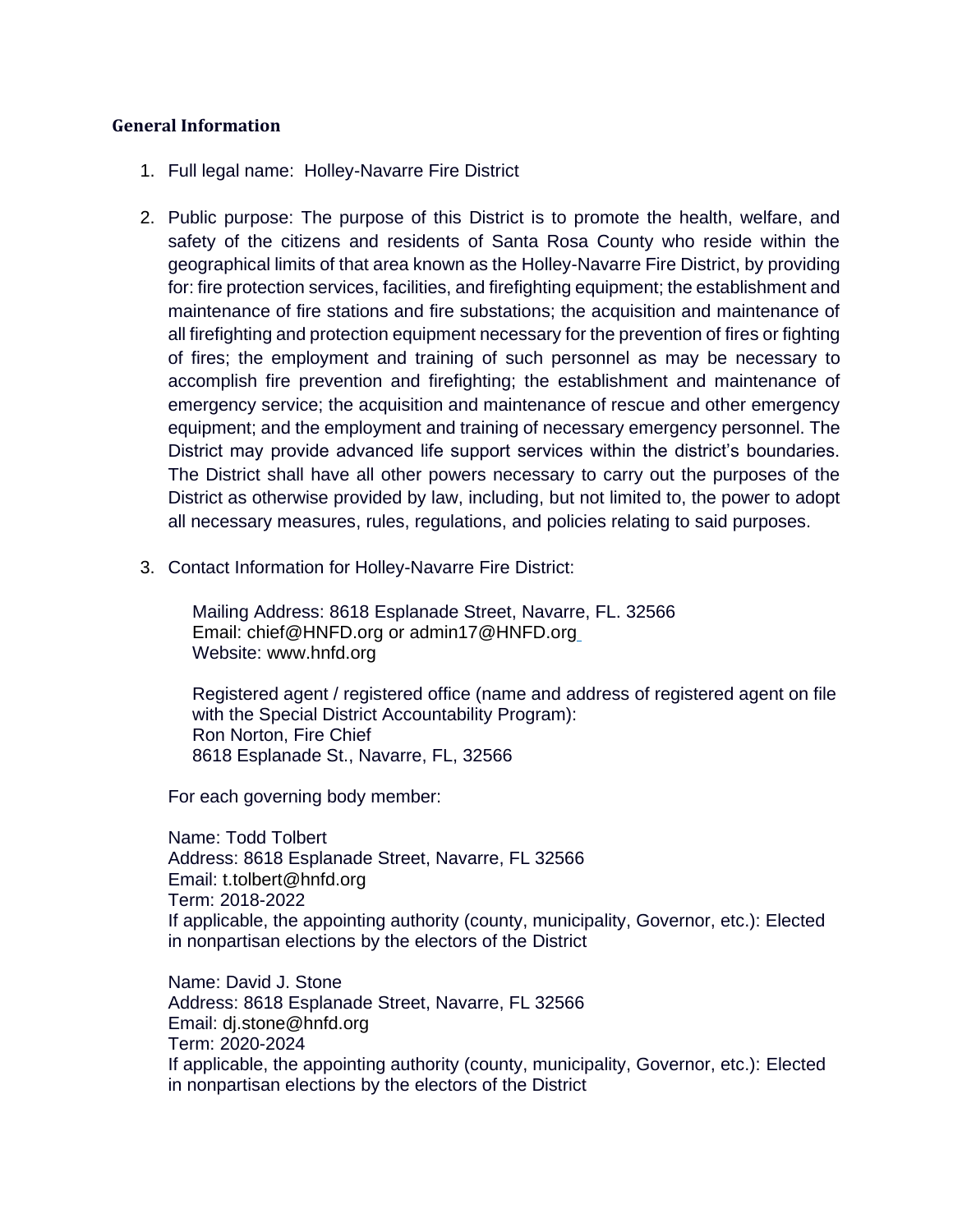Name: Darin Culberson Address: 8618 Esplanade Street, Navarre, FL 32566 Email: d.culberson@hnfd.org Term: 2018-2022 If applicable, the appointing authority (county, municipality, Governor, etc.): Elected in nonpartisan elections by the electors of the District

Name: Doug Schumpert Address: 8618 Esplanade Street, Navarre, FL 32566 Email: dschumpert@hnfd.org Term: 2018-2022 If applicable, the appointing authority (county, municipality, Governor, etc.): Elected in nonpartisan elections by the electors of the District

Name: Dave Stone Address: 8618 Esplanade Street, Navarre, FL 32566 Email: dstone@hnfd.org Term: 2020-2024 If applicable, the appointing authority (county, municipality, Governor, etc.): Elected in nonpartisan elections by the electors of the District

- 4. The fiscal year of the District: The fiscal year period for Holley-Navarre Fire District begins October 1st and concludes September 30th the following year.
- 5. Holley-Navarre Fire District's charter may be viewed below. Date established (effective date of creation document): Created in 1980 by Special Act of Legislation (80-603) as Holley-Navarre Fire Protection District and was re-created by Special Act of legislation (2004-463) in 2004 as Holley-Navarre Fire District. Establishing entity (legislature, county(ies), municipality(ies), or Governor and Cabinet): Special Act of Legislation Chapter 2004-463 House Bill 1645. Statute or statutes under which the special district operates: Chapters 191 and 189, Florida Statutes.
- 6. Mailing Address: 8618 Esplanade Street, Navarre, FL 32566 Phone: (850) 939-5236 Website: www.hnfd.org
- 7. Boundaries/service area: The lands to be included within the district are the following described lands in Santa Rosa County: Beginning at the East line of Sections 12, 13 and 24 Range 26, West, Township 2 South, which is the East boundary of Santa Rosa County, and including those portions of Sections 4, 5, 6, 7, 8, 9, 10, 11, 14, 15, 16, 17, 18, 19, 20, 21, 22, 23, and beginning at the West line of Sections 2, 11, 14, and 23, Range 27 West, Township 2 South and including those portions of Sections 1, 3, 10, 12, 13, 15, 22, 24, 25, 26, and 27 that lay South of Eglin Field Military Reservation and North of Santa Rosa Sound; and beginning at the North line of Section 6, Range 27 West, Township 1 South, including those portions of Sections 7, 18, 19, 20, 21, 22, 23, 31, 32, 37, 38, and 39; and beginning at the North line of Section 12, Range 28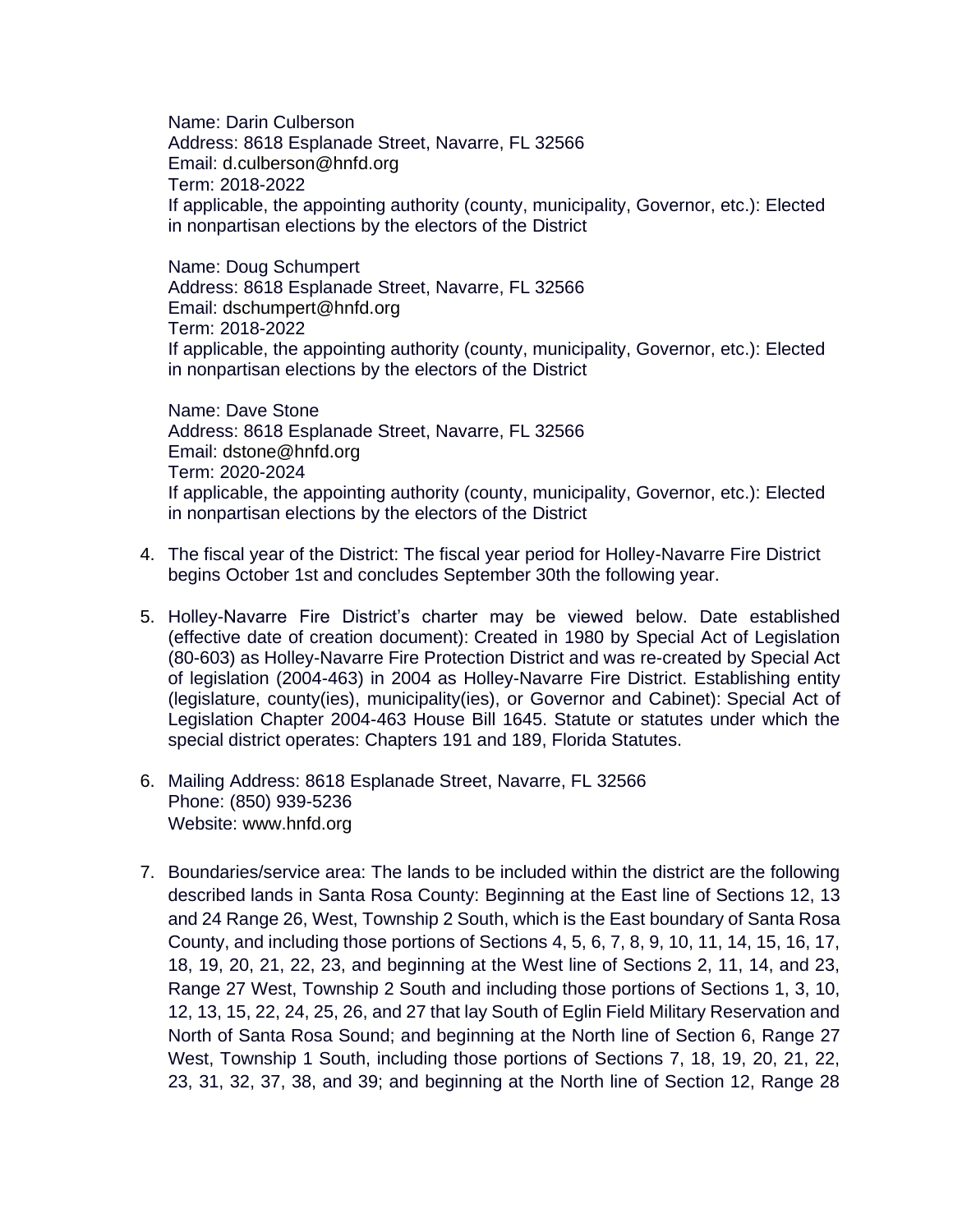West, Township 1 South, including those portions of Sections 13, 14, 15 that lay West of Eglin Field Military Reservation, East of Blackwater Bay and North of East Bay.

8. Revenue Information: Taxes, fees, assessments, or charges imposed and collected: HNFD collects Non-Ad Valorem Assessments at the following rates approved by general referendum, November 2016:

## **Holley-Navarre Fire District Non-Ad valorem Rate Structure (2022)**

| Residential                        | \$0.0547 per sq ft. | Minimum \$125.81 (2,300 sqft)  |
|------------------------------------|---------------------|--------------------------------|
| Commercial                         | \$0.1822 per sq ft. | Minimum \$419.06 (2,300 sq ft) |
| Vacant Lot                         | \$29.55             |                                |
| Unimproved Acreage \$9.85 per acre |                     | Minimum \$29.55 (3 acres)      |

**Type Rate (per annum)**

Impact Fees - Rates or amounts for the current fiscal year: Chapter 191 Impact fees, Florida Statutes \*Residential \$200 per residence \*Commercial \$0.40 per sq ft

- 9. Primary Contact Information: Ron Norton, Fire Chief 8618 Esplanade Street, Navarre, FL 32566 (850) 939-5236 [chief@hnfd.org](mailto:chief@hnfd.org)
- 10. Code of Ethics: The Holley-Navarre Fire District is bound by the Code of Ethics for Public Officers and Employees, adopted as Part III of Chapter 112, Florida Statutes: [http://www.leg.state.fl.us/statutes/index.cfm?App\\_mode=Display\\_Statute&Search\\_St](http://www.leg.state.fl.us/statutes/index.cfm?App_mode=Display_Statute&Search_String=&URL=0100-0199/0112/0112PARTIIIContentsIndex.html) [ring=&URL=0100-0199/0112/0112PARTIIIContentsIndex.html](http://www.leg.state.fl.us/statutes/index.cfm?App_mode=Display_Statute&Search_String=&URL=0100-0199/0112/0112PARTIIIContentsIndex.html)
- 11. Budget of the Holley-Navarre Fire District for Fiscal Year 2020-2021, in accordance with s. 189.016: See below
- 12. Most recent completed fiscal year audit report: See below
- 13. Regularly scheduled public meetings as required by s. 189.015: The Holley-Navarre Fire District Board of Fire Commissioners meets the third Monday of the month at 6 pm at 8618 Esplanade Street, Navarre, FL 32566.